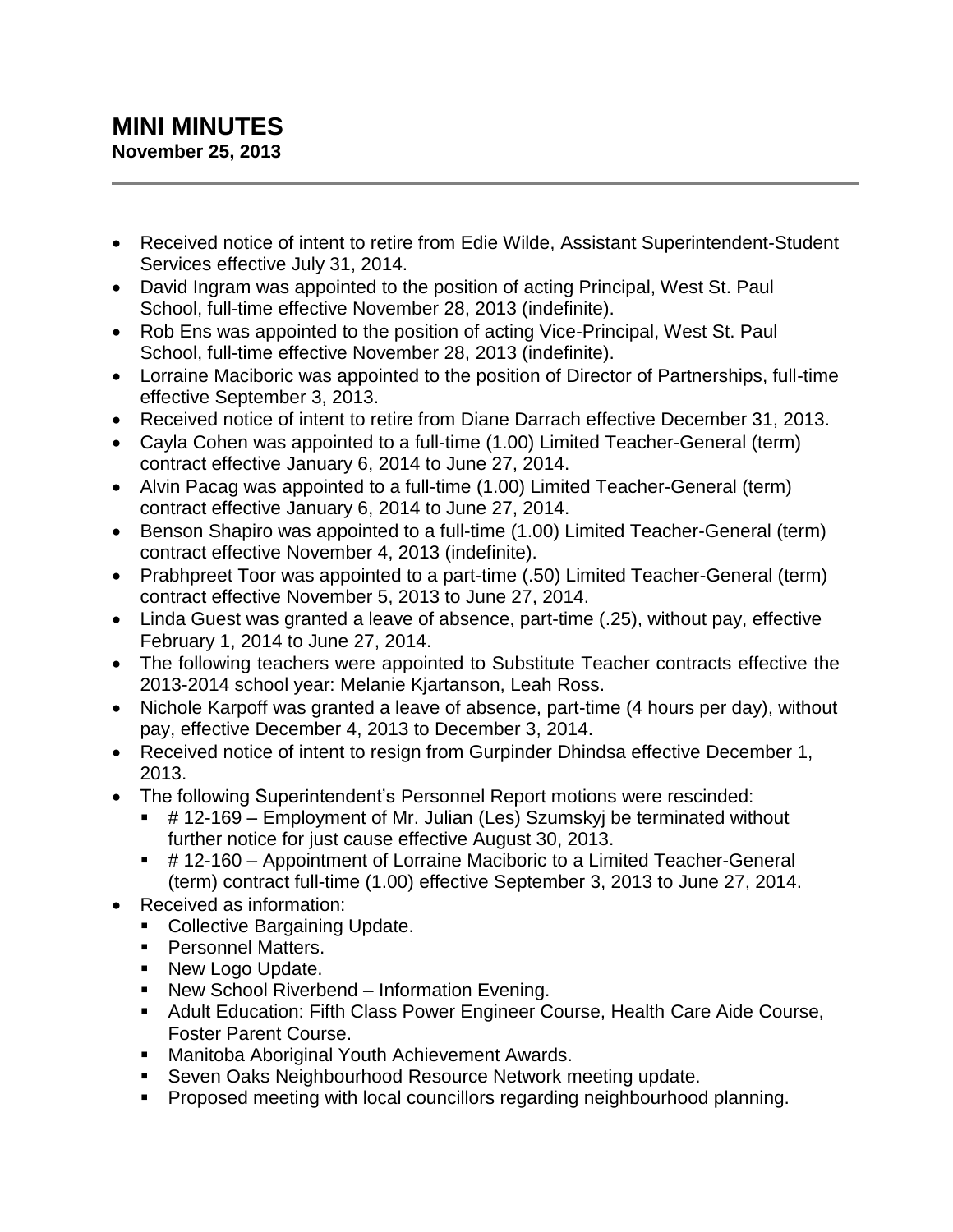- Manitoba School Boards 2014 Convention Update.
- Approved:
	- That the Board write a letter to Mayor Katz in support of the stance taken by Pembina Trails School Division regarding the proposed changes in snow clearing practices and standards.
	- That the Board nominate Equity / Cost to Parents Initiatives for the Premier Award for School Board Innovation.
	- **That the Board endorse the following Resolution on Aboriginal Education: That** Manitoba School Boards Association actively lobby the Federal Government and Manitoba Members of Parliament to rescind the proposed First Nations Education Act and renew negotiations with First Nations with respect to education to ensure that changes and reforms respect the rights and dignity of First Nations, contribute to positive outcomes for First Nations students and to a more positive relationship between First Nations and the Government of Canada.
	- That the Board nominate Trustee Derek Dabee for the position of Director, Region 5, Manitoba Schools Boards Association Executive 2014-2015.
- Approved for payment:
	- Cheques #2140491-#2141024 and #773-#778, US\$ cheques #214019-#214042, direct deposits #20141028-#20141726 and pre-authorized debits #2014050- #2014067 in the amount of \$5,870,896.43 be approved.
	- Certificate of Payment No. 4 for the Maples Commons Addition project in the amount of \$191,516.58 be paid to Bockstael Construction Limited.
	- Statutory Holdback on Certificate of Payment No. 4 for the Maples Commons Addition project in the amount of \$14,788.93 be paid to the SOSD/Bockstael Construction account.
	- Certificate of Payment No. 6 for the Amber Trails School project in the amount of \$1,554,488.40 be paid to Bockstael Construction Limited.
	- Statutory Holdback on Certificate of Payment No. 6 for the Amber Trails School project in the amount of \$120,037.71 be paid to the SOSD/Bockstael Construction account.
	- Certificate of Payment No. 2 for the Victory Site Day Care project in the amount of \$194,477.60 be paid to Gateway Construction & Engineering.
	- Statutory Holdback on Certificate of Payment No. 2 for the Victory Site Day Care project in the amount of \$15,017.57 be paid to the SOSD/Gateway-441-Victory Day Care account.
	- Invoice No. 2499 for the Amber Trails School project in the amount of \$3,937.50 be paid to Integrated Designs Inc.
	- Invoice No. 2629 for the Amber Trails School project in the amount of \$6,300.00 be paid to Integrated Designs Inc.
	- Invoice No. 2809 for the Amber Trails School project in the amount of \$1,732.50 be paid to Integrated Designs Inc.
	- Invoice No. W-2013-245 for the Amber Trails School project in the amount of \$2,877.00 be paid to M. Block & Associates Ltd.
	- Invoice No. 5547 for the Victory Site Day Care project in the amount of \$1,598.81 be paid to MCM Architects Inc.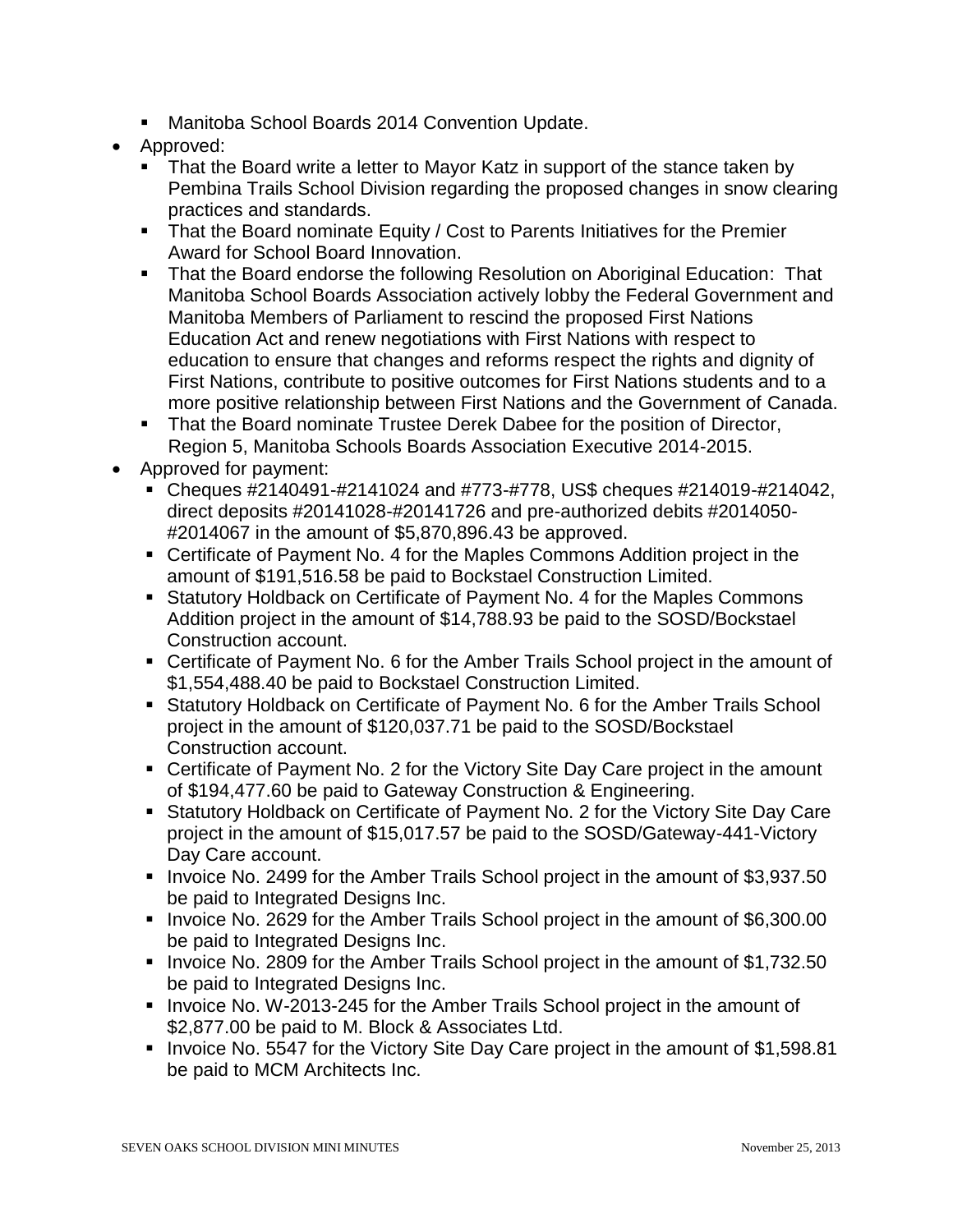- Invoice No. 4196 for the Amber Trails School in the amount of \$14,656.00 be paid to Prairie Architects Inc.
- Conference Reports received from:
	- Colleen Herosian, Teacher, Constable Finney: International Conference on Education No Room for Failure, June 3 to 4, 2013, Chicago, Illinois.
	- Cathy Ratuski, Teacher, École Riverbend School: IRA 58th Annual Convention, Celebrating Teachers Making a Difference, April 19 to 22, 2013 - San Antonio, Texas.
	- Danielle Deck, Teacher, West Kildonan Collegiate: Broadway Teacher's Workshop, July 8 to 10, 2013 - New York City.
	- Linda Lee-Meiers, Teacher, École Riverbend School: AERA Conference, April 27 to May 1, 2103 - San Francisco, California.
	- Madeleine Kettner, Teacher, École Riverbend School: CWF / Parks Canada Summer Institute for Teachers, July 19 to 28, 2013 - Kimmirut, Baffin Island.
	- Matthias Meiers, Teacher, Garden City Collegiate: AERA, April 27 to May 1, 2103 - San Francisco, California.
- Correspondence received from:
	- Barb Cummine, Staff Officer, Manitoba Teachers' Society: Grievance to Arbitration.
	- Carolyn Duhamel, Executive Director, Manitoba School Boards Association: MSBA 2012-2013 Committee Member Survey Results.
	- **Service Canada, EI Premium Reduction Program.**
	- Kerri Irvin-Ross, Minister of Family Services: All Aboard: Manitoba's Poverty Reduction and Social Inclusion Strategy.
	- Carolyn Duhamel, Executive Director, Manitoba School Boards Association: 2014 Student Citizenship and George Harbottle Memorial Awards.
	- Heather Demetrioff, Associate Director, Manitoba School Boards Association: Raffle Donations for 2014 MSBA Convention.
	- Choloe Chappie, Executive Director, Manitoba Association for Rights & Liberties: Leadership in Social Justice Program.
	- MERN Treaties and Reconciliation Education Seminar: Friday, December 13, 2013 - Manitoba School Improvement Program, 357 Bannatyne Avenue.
	- **Safe & Caring Schools Workshop: Monday, February 10, 2014 Victoria Inn and** Conference Centre, 1808 Wellington Avenue.
	- Pembina Trails School Division Workshop: Charles Appelstein: No Such Thing as a Bad Kid!
	- Canadian Education Association: Fifth Annual Ken Spencer Awards for Innovation.
	- Manitoba Education Research Network: Winter Forum "*Technology in Manitoba Schools"* call for proposals.
	- University of Winnipeg: Religion & Culture Colloquium Series presents a screening and discussion of *We Were Children.*
	- James Allum, Minister of Education and Advanced Learning: Funding for the 2013-2014 Class Size Initiative.
	- Debbie Nelson, Acting Executive Director, Manitoba Healthy Living and Seniors: Low-Cost Bike Helmet Initiative.